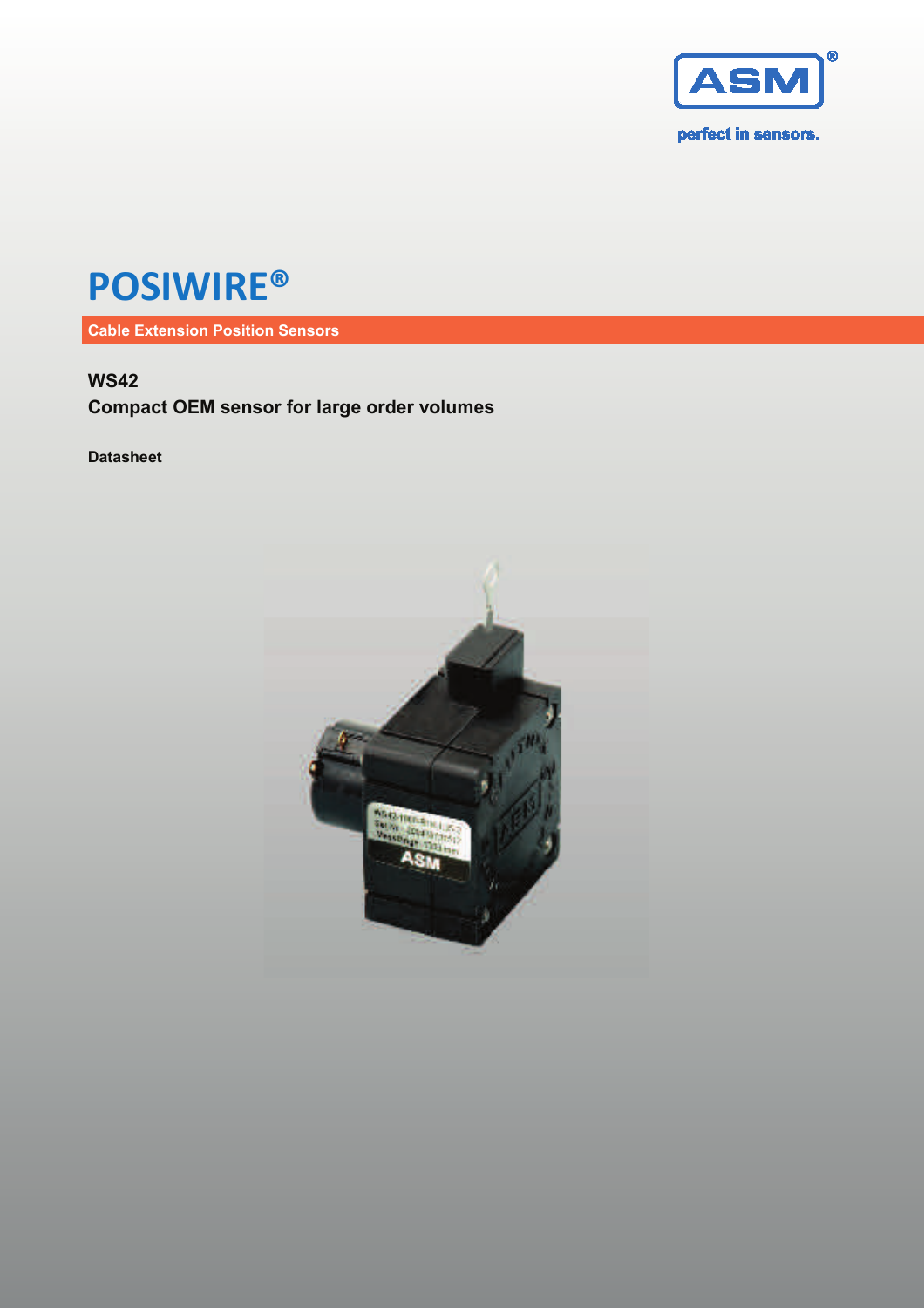

#### **Copyright**

 ASM GmbH Am Bleichbach 18-24 85452 Moosinning **Germany** 

The information presented in this data sheet does not form part of any quotation or contract, is believed to be accurate and reliable and may be changed without notice. No liability will be accepted by ASM for any consequence of its use. Publication thereof does not convey nor imply any license under patent or industrial or intellectual property rights. Applications that are described herein for any of these products are for illustrative purpose only.

ASM makes no representation or warranty that such applications will be suitable for the specified use without further testing or modification.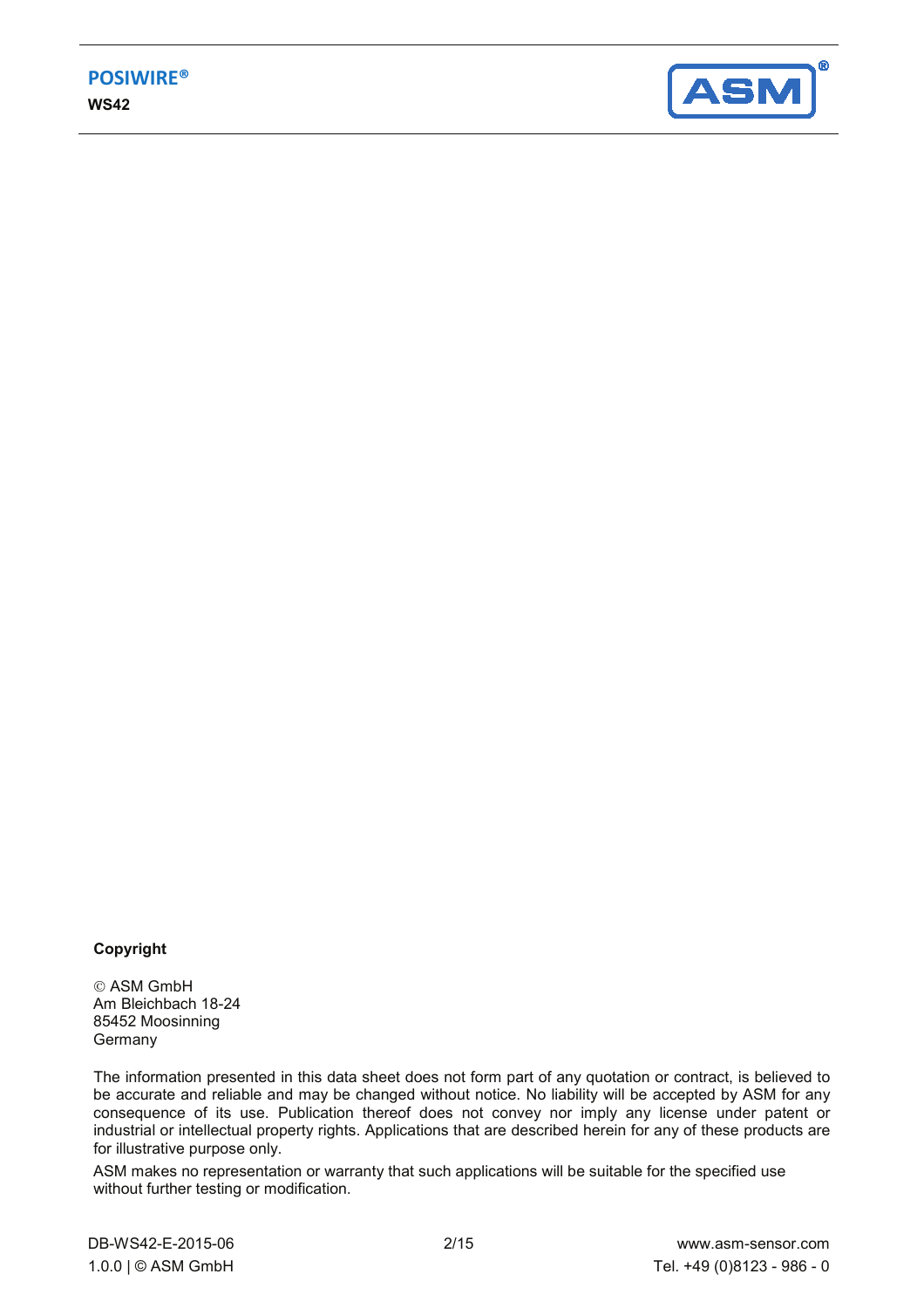### **POSIWIRE®**

#### **WS42**

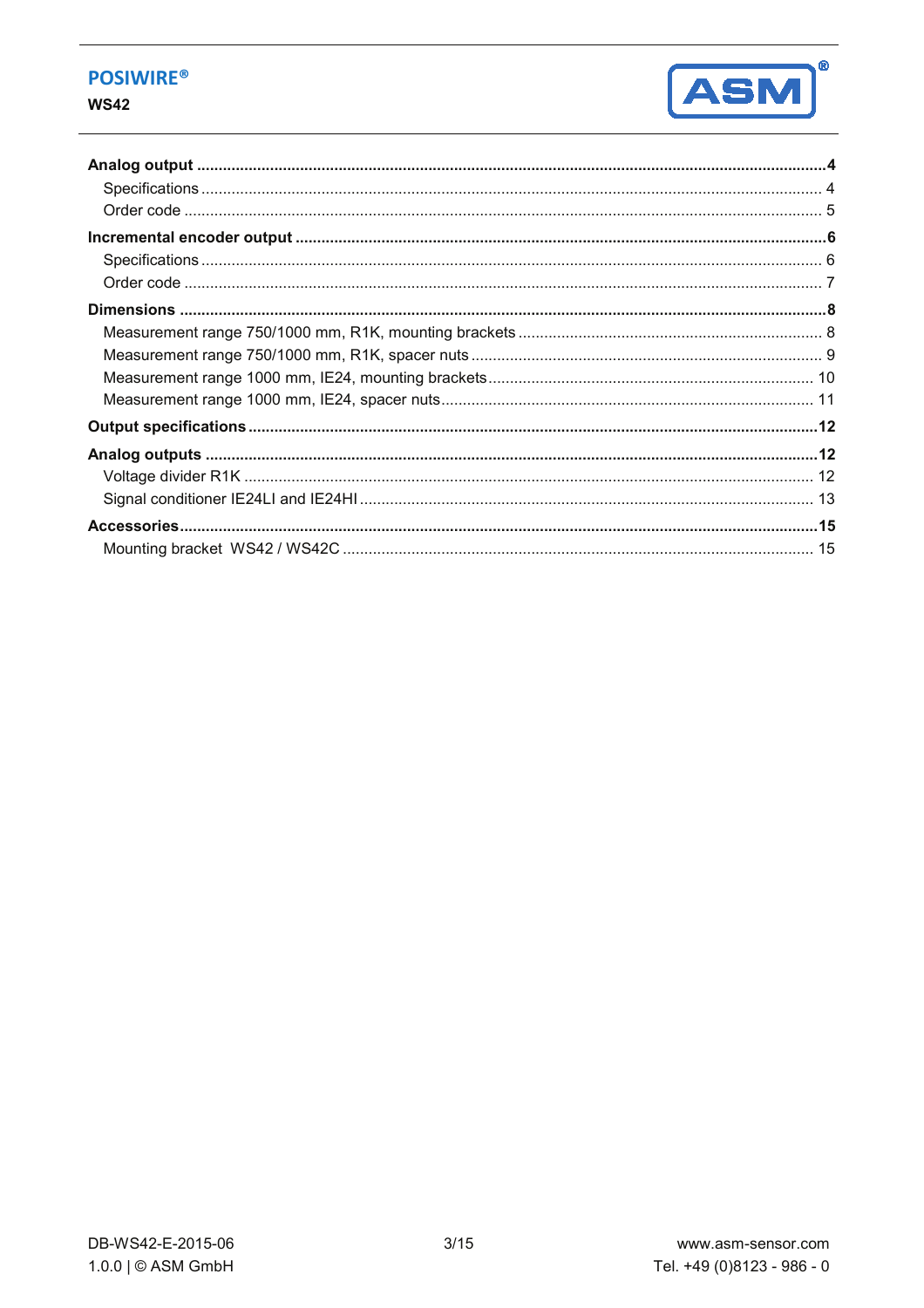

# **Analog output**



### **Compact OEM sensor for large order volumes**

- x **Measurement range up to 1000 mm**
- x **Protection class IP50**
- **Mounting selectable between mounting brackets or spacer nuts**
- x **Analog output**



### **Specifications**

| Output                   | R1K                           | = Potentiometer 1 $K\Omega$                |
|--------------------------|-------------------------------|--------------------------------------------|
| <b>Resolution</b>        | Analog: quasi infinite        |                                            |
| Linearity                |                               | ±0.35% f.s., other values on request       |
| <b>Sensing device</b>    | Precision potentiometer       |                                            |
| <b>Housing material</b>  | Plastic, aluminium            | measuring cable: stainless steel           |
| <b>Protection class</b>  | <b>IP50</b>                   |                                            |
| <b>Connection</b>        | Potentiometer (soldering eye) |                                            |
| <b>Temperature range</b> |                               | $-15$ +60 °C, max. 85 % RH, non condensing |
| Weight                   | Approx. 130 g                 |                                            |
| <b>Pull-out force</b>    | 750 mm:<br>1000 mm:           | 2.5N<br>1.7N                               |
| <b>EMC</b>               | EN 61326-1:2013               |                                            |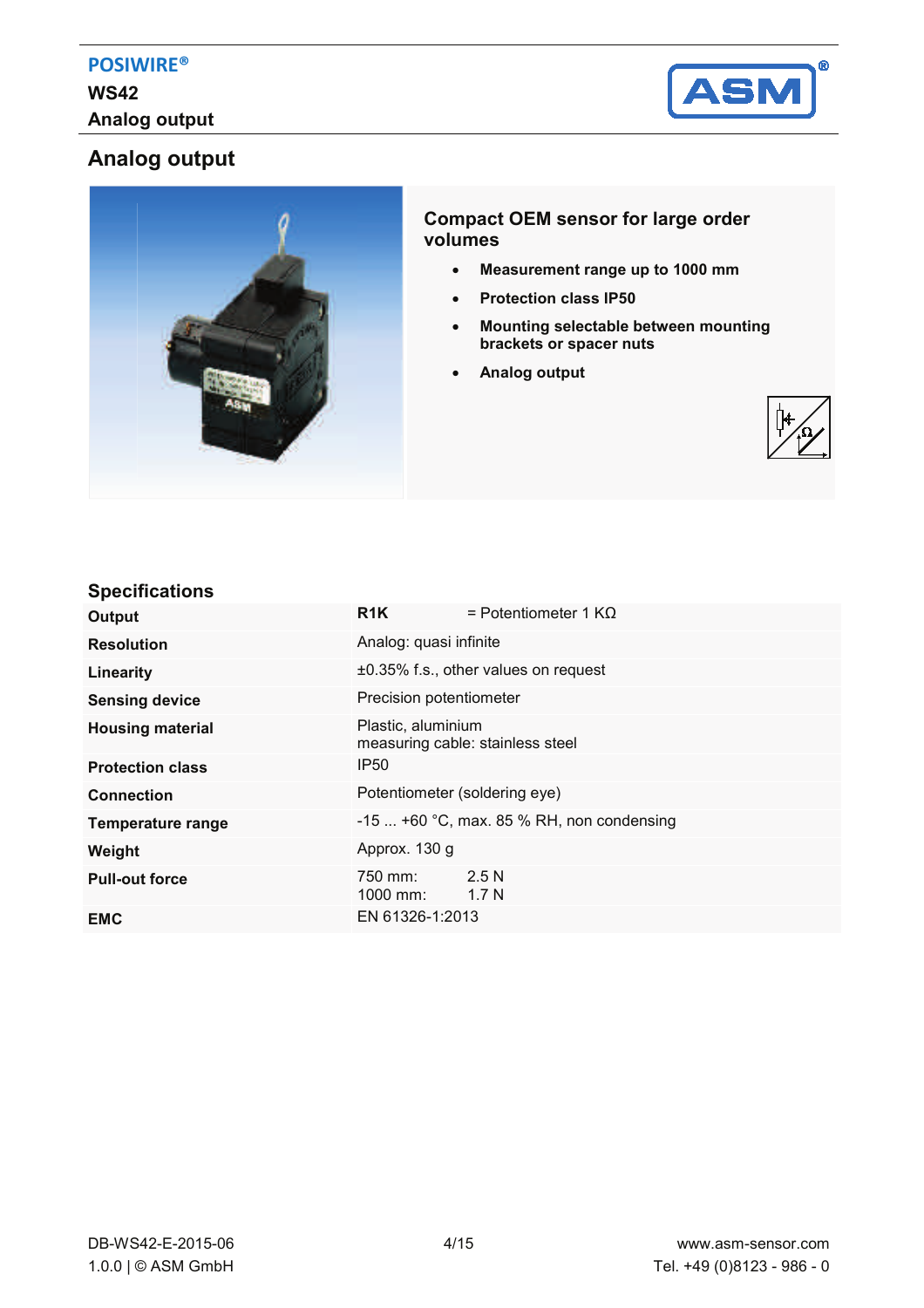| <b>POSIWIRE®</b><br><b>WS42</b><br><b>Analog output</b> |                                                                                              | $^{\circ}$<br><b>ASM</b> |
|---------------------------------------------------------|----------------------------------------------------------------------------------------------|--------------------------|
| Order code                                              |                                                                                              |                          |
| <b>WS42</b>                                             | $\begin{pmatrix} 3 \end{pmatrix}$<br>$\sqrt{2}$<br>$\overline{1}$<br>$\overline{\mathbf{4}}$ |                          |
| $1\vert$                                                | Measurement range (in mm)                                                                    |                          |
| 750 / 1000                                              |                                                                                              |                          |
| <b>Output</b><br>2 <sup>2</sup>                         |                                                                                              |                          |
| R <sub>1</sub> K                                        | = Potentiometer 1 KΩ                                                                         |                          |
| <b>3</b> Linearity                                      |                                                                                              |                          |
| L35                                                     | $= \pm 0.35\%$                                                                               |                          |
| <b>Sensor mounting</b><br>4                             |                                                                                              |                          |
| 1<br>$\mathbf{2}$                                       | = Mounting brackets<br>= Spacer nuts                                                         |                          |

|  | Order example |
|--|---------------|
|--|---------------|

**WS42 – 1000 – R1K – L35 – 1**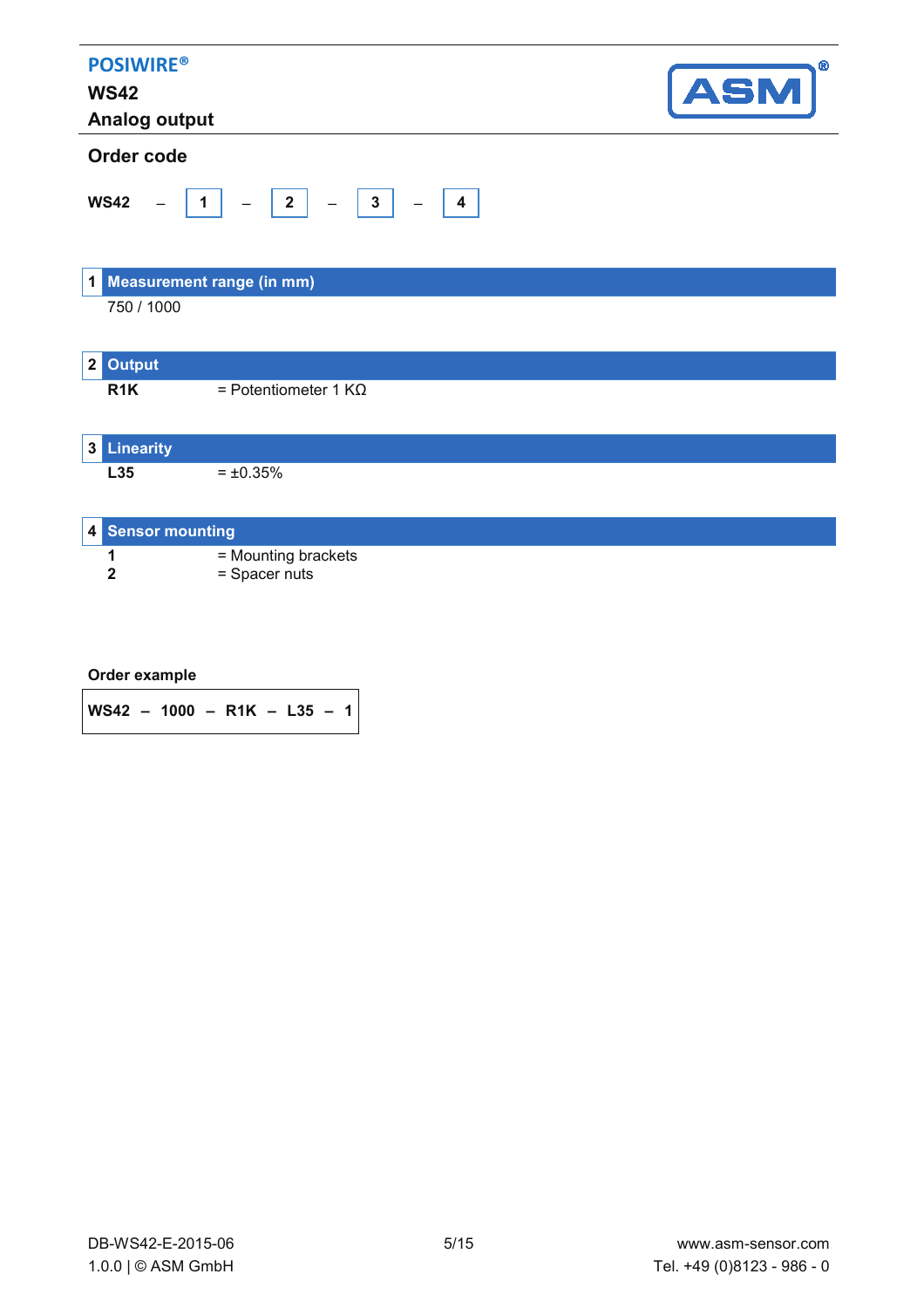

### **Incremental encoder output**



### **Compact OEM sensor for large order volumes**

- x **Measurement range up to 1000 mm**
- x **Protection class IP50**
- x **Mounting selectable between mounting brackets or spacer nuts**
- **•** Incremental encoder output



### **Specifications**

| Output                   | IE24LI<br>IE24HI                        | = Incremental encoder TTL compatible<br>= Incremental encoder HTL compatible |
|--------------------------|-----------------------------------------|------------------------------------------------------------------------------|
| <b>Resolution</b>        |                                         | 6 pulses / mm (24 edges / mm)                                                |
| Linearity                | $±0.20\%$ f.s.                          |                                                                              |
| <b>Sensing device</b>    | Incremental encoder                     |                                                                              |
| <b>Housing material</b>  | Plastic, aluminium                      | measuring cable: stainless steel                                             |
| <b>Protection class</b>  | <b>IP50</b>                             |                                                                              |
| <b>Connection</b>        | Cable output radial, length approx. 3 m |                                                                              |
| <b>Temperature range</b> |                                         | 0  +60 °C, max. 85 % RH, non condensing                                      |
| Weight                   | Approx. 130 g                           |                                                                              |
| <b>Pull-out force</b>    | 1.7 <sub>N</sub>                        |                                                                              |
| <b>EMC</b>               | EN 61326-1:2013                         |                                                                              |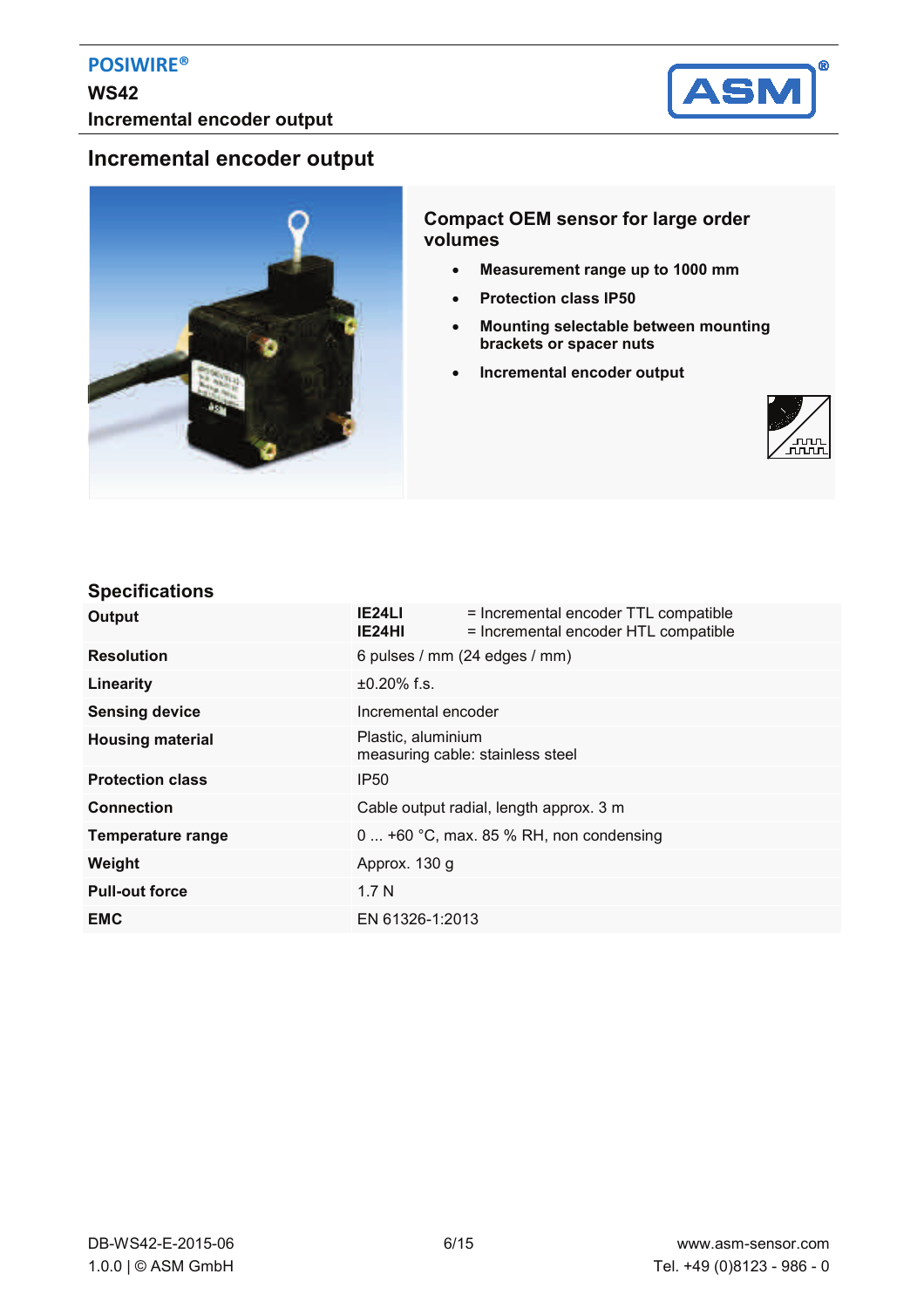| <b>POSIWIRE®</b><br><b>WS42</b> | Incremental encoder output                                                   | ®<br><b>ASM</b> |
|---------------------------------|------------------------------------------------------------------------------|-----------------|
| Order code                      |                                                                              |                 |
| <b>WS42</b><br>$\overline{1}$   | $-$ 3                                                                        |                 |
| 1 Measurement range (in mm)     |                                                                              |                 |
| 1000                            |                                                                              |                 |
| <b>Resolution</b><br>2          |                                                                              |                 |
| 6                               | $= 6$ pulses / mm                                                            |                 |
| <b>Output</b><br>3              |                                                                              |                 |
| IE <sub>24</sub> LI<br>IE24HI   | = Incremental encoder TTL compatible<br>= Incremental encoder HTL compatible |                 |
| 4 Mounting                      |                                                                              |                 |
| 1<br>2                          | = Mounting brackets<br>= Spacer nuts                                         |                 |

**WS42 – 1000 – 6 – IE24HI – 1**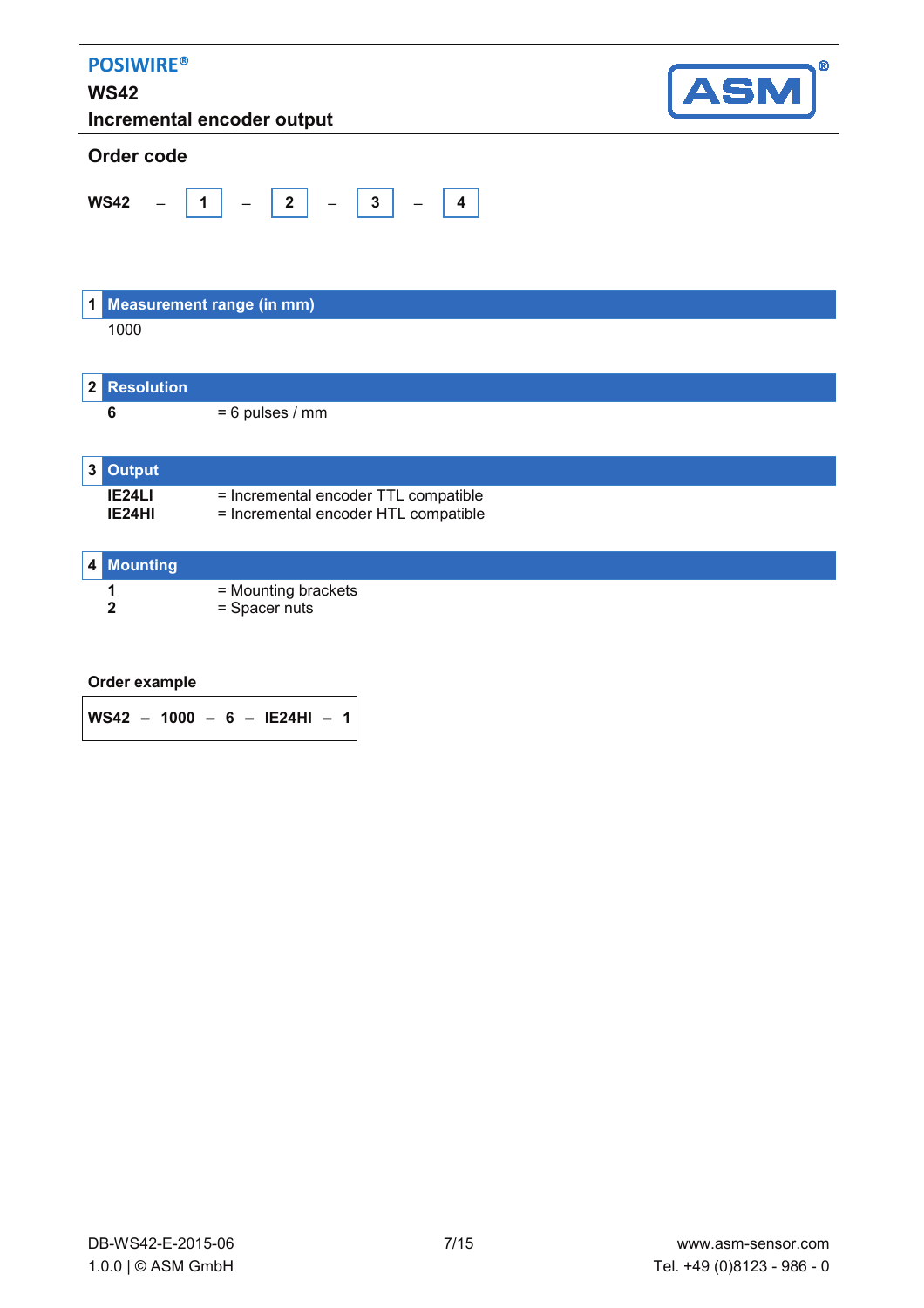

### **Dimensions**

## **Dimensions**

### **Measurement range 750/1000 mm, R1K, mounting brackets**







Dimensions in mm [inch] Dimensions informative only. For guaranteed dimensions consult factory.

| Dimensions in mm | <b>Measurement range</b> |  |
|------------------|--------------------------|--|
|                  | 750                      |  |
|                  | 1000                     |  |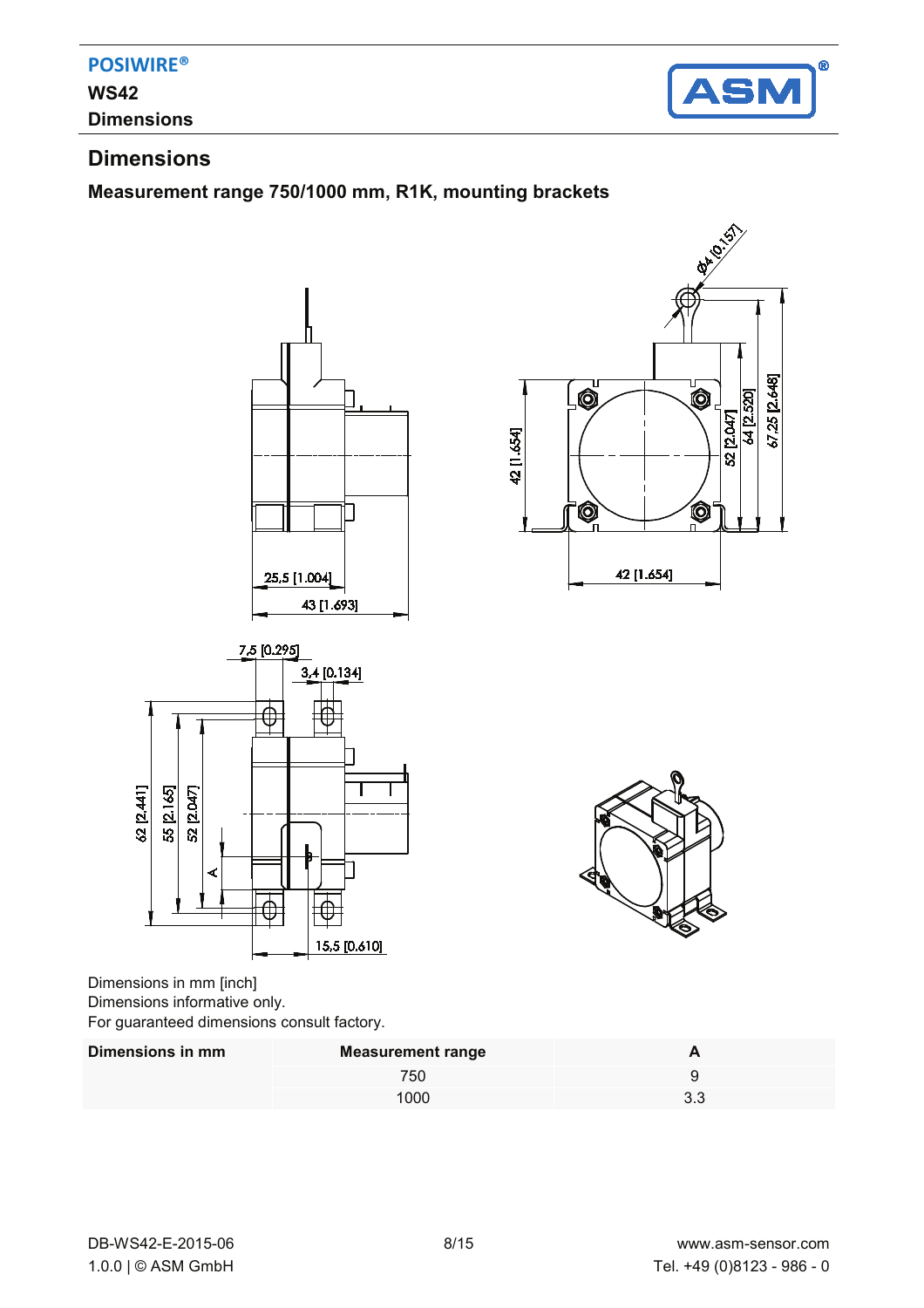

### **Measurement range 750/1000 mm, R1K, spacer nuts**



| Dimensions in mm | Measurement range |                                                                           |        |
|------------------|-------------------|---------------------------------------------------------------------------|--------|
|                  | 750               |                                                                           |        |
|                  | 1000              | 3.3                                                                       |        |
| -----<br>.       |                   | $ -$<br>$\sim$ $\sim$ $\sim$ $\sim$ $\sim$ $\sim$ $\sim$<br>$\sim$ $\sim$ | -- - - |

 $B - M2, 5 - 4.5$  [.177] deep Dimensions in mm [inch] Dimensions informative only. For guaranteed dimensions consult factory.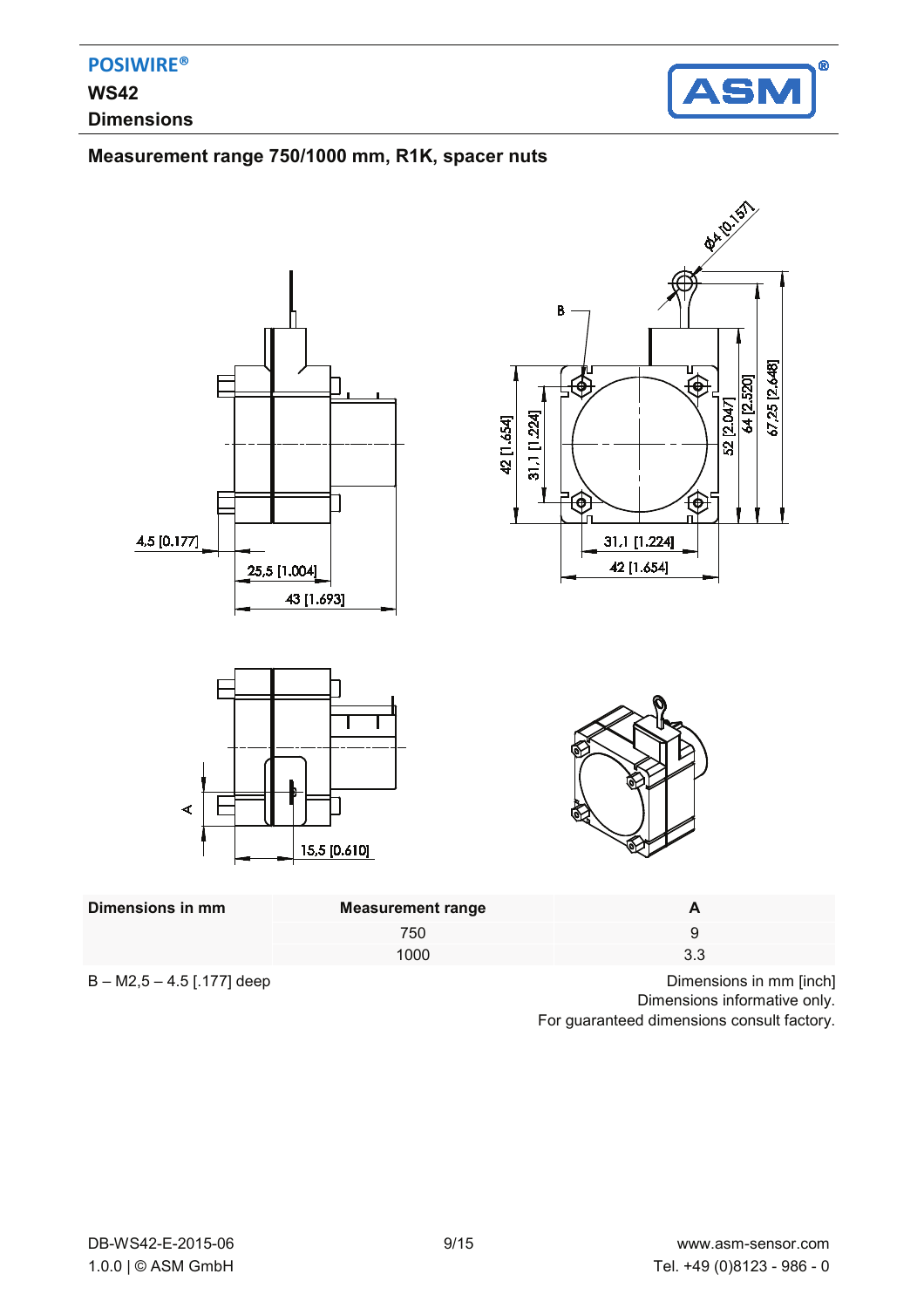

### **Measurement range 1000 mm, IE24, mounting brackets**









Dimensions in mm [inch] Dimensions informative only. For guaranteed dimensions consult factory.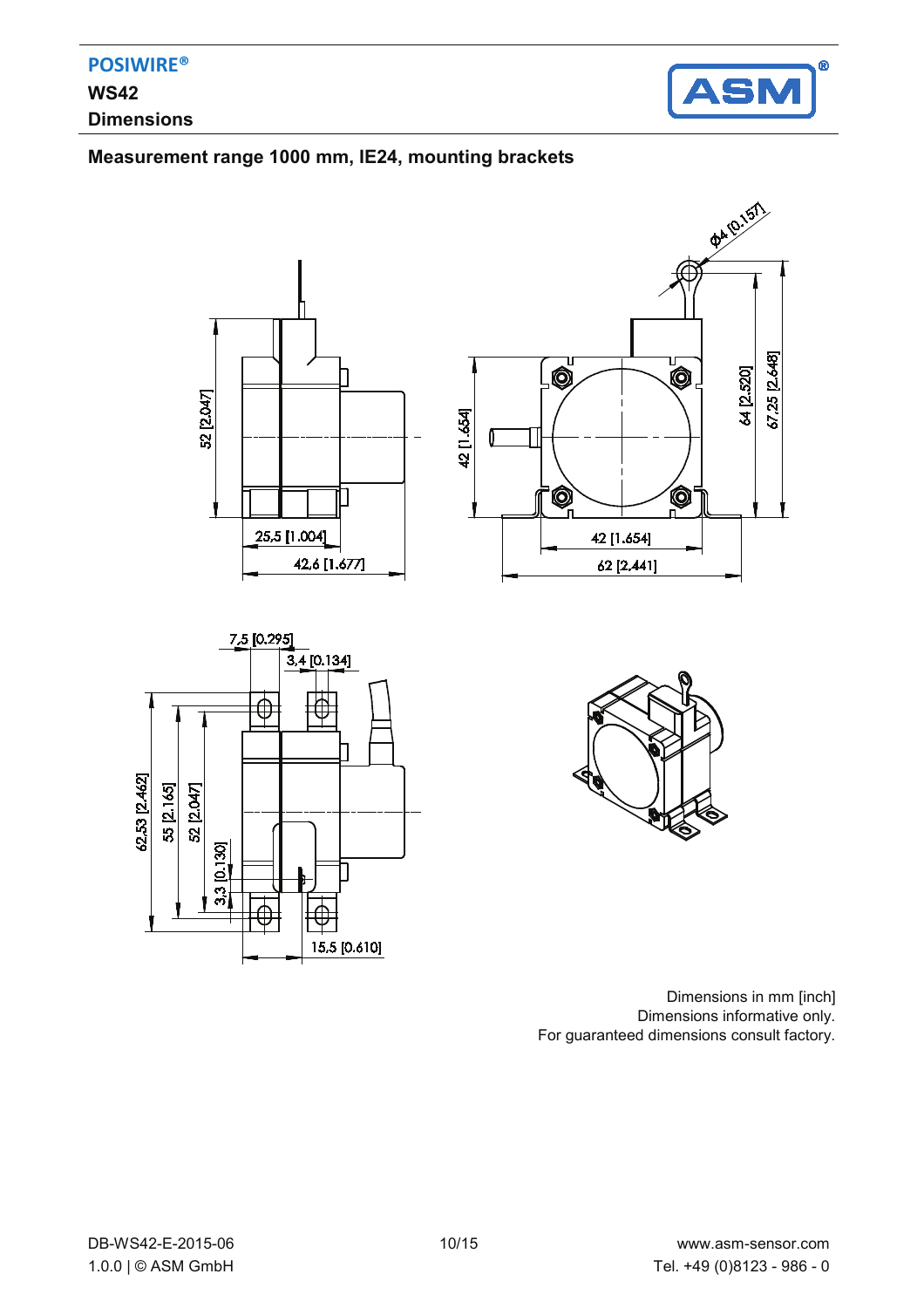

### **Measurement range 1000 mm, IE24, spacer nuts**









 $A - M2, 5 - 4$  [.157] deep Dimensions in mm [inch] Dimensions informative only. For guaranteed dimensions consult factory.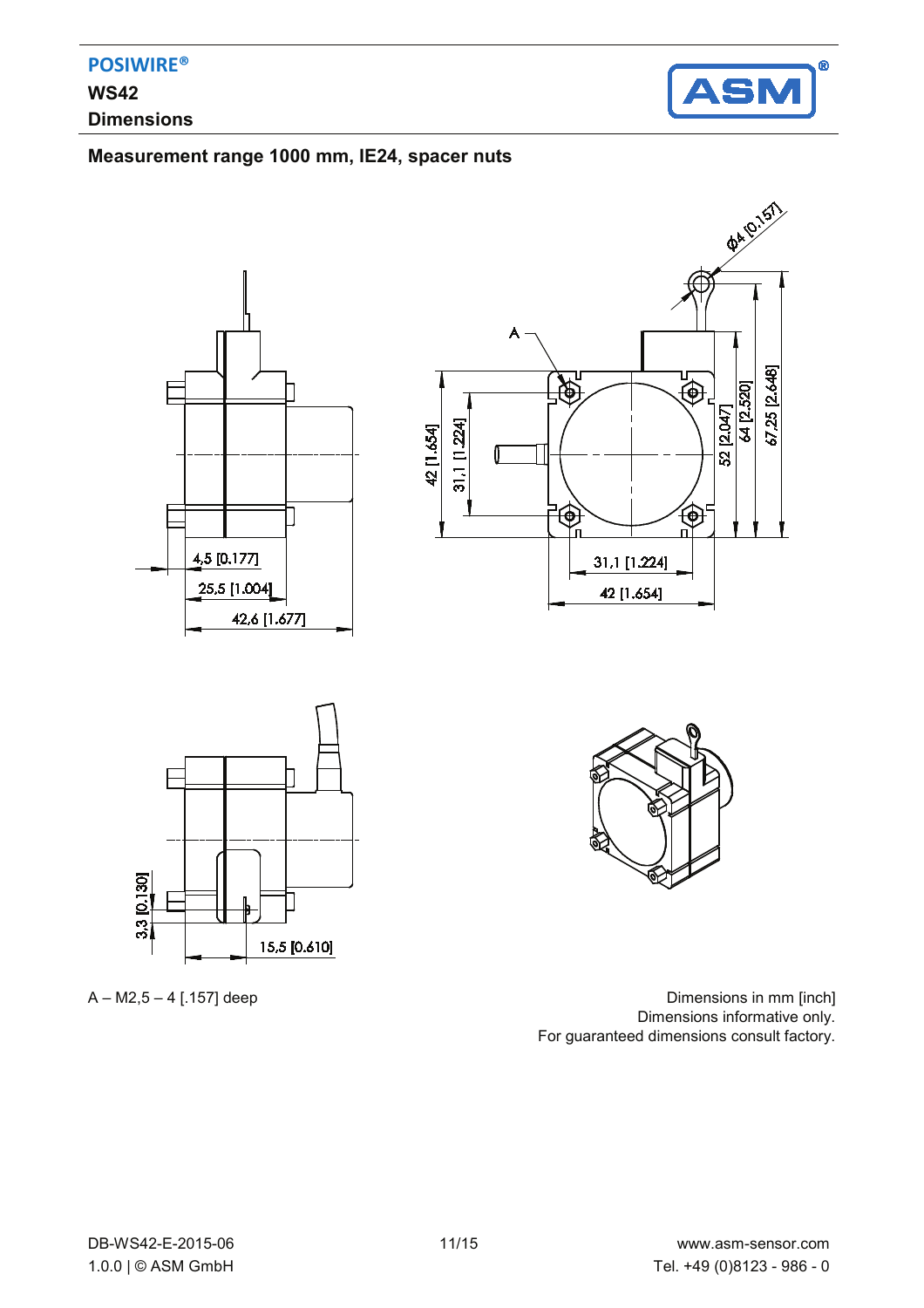# **WS42 Output specifications**



# **Output specifications**

## **Analog outputs**

### **Voltage divider R1K**

| Potentiometer | <b>Excitation voltage</b>         | 32 V DC max. at 1 k $\Omega$ (max. power 1 W)                                                        |
|---------------|-----------------------------------|------------------------------------------------------------------------------------------------------|
|               | Potentiometer impedance           | 1 kQ $\pm$ 10 %                                                                                      |
|               | Thermal coefficient               | $\pm$ 25 x 10 <sup>-6</sup> / °C f.s.                                                                |
|               | Sensitivity                       | Depends on the measuring range, individual<br>sensitivity of the sensor is specified on the<br>label |
|               | Voltage divider utilization range | approx. 3 %  97 %                                                                                    |
|               | Operating temperature             | Refer to output specification                                                                        |
|               | EMC                               | EN 61326-1:2013                                                                                      |

#### **Output signals**



# **The metal wiper of the potentiometer must be protected against current load!**  Electrical current flow impact on the wiper causes linearity errors and shortens the lifetime of the potentiometer. See:

http://www.asm-sensor.com/asm/pdf/pro/ws\_poti\_technote\_en.pdf

### **Signal wiring potentiometer WS31 / WS42**

| <b>Signal</b> | CT-Poti / 5-Turn<br>WS31: 250 mm | Multi-Turn-Poti / 10-Turn<br>WS31, WS42: 500 / 750 / 1000 mm |
|---------------|----------------------------------|--------------------------------------------------------------|
|               | $M$ S(2)<br>CW CCW<br>(3)<br>(1) | S(2)<br><b>CCW</b><br>CW<br>(3)<br>(1)                       |
| Poti +        | M                                | <b>CCW</b>                                                   |
| Poti GND      | <b>CW</b>                        | <b>CW</b>                                                    |
| Poti slider   | S                                | S                                                            |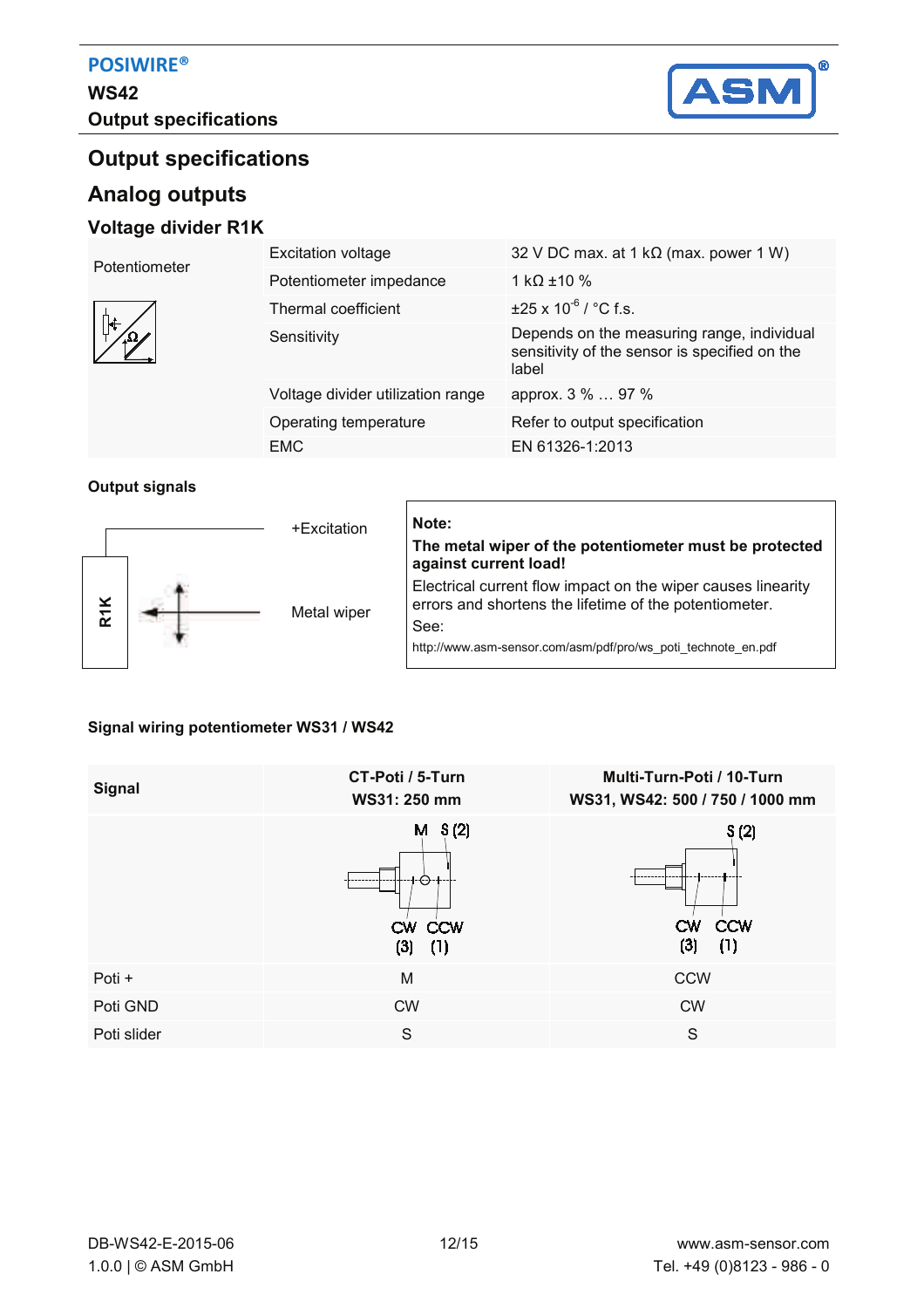

### **Signal conditioner IE24LI and IE24HI**

| Incremental |  |
|-------------|--|

| տար<br>տար |  |
|------------|--|
|            |  |

|                           | IE24LI                                               | IE24HI      |
|---------------------------|------------------------------------------------------|-------------|
| <b>Excitation voltage</b> | $5 \text{ V}$ DC $\pm 10 \%$                         | $1030$ V DC |
| Excitation current        | 100 mA max.                                          |             |
| Output frequency          | $200$ kHz max.                                       |             |
| Output                    | Push-Pull and inverted signals                       |             |
| Output current            | 10 $mA$ max.                                         |             |
| Output voltage            | Depending on the excitation voltage                  |             |
| Stability (temperature)   | $\pm 20 \times 10^{-6}$ / °C f.s. (sensor mechanism) |             |
| Operating temperature     | Refer to output specification of the sensor          |             |
| Protection                | Short circuit                                        |             |
| <b>EMC</b>                | EN 61326-1:2013                                      |             |
|                           |                                                      |             |

#### **Output signals**

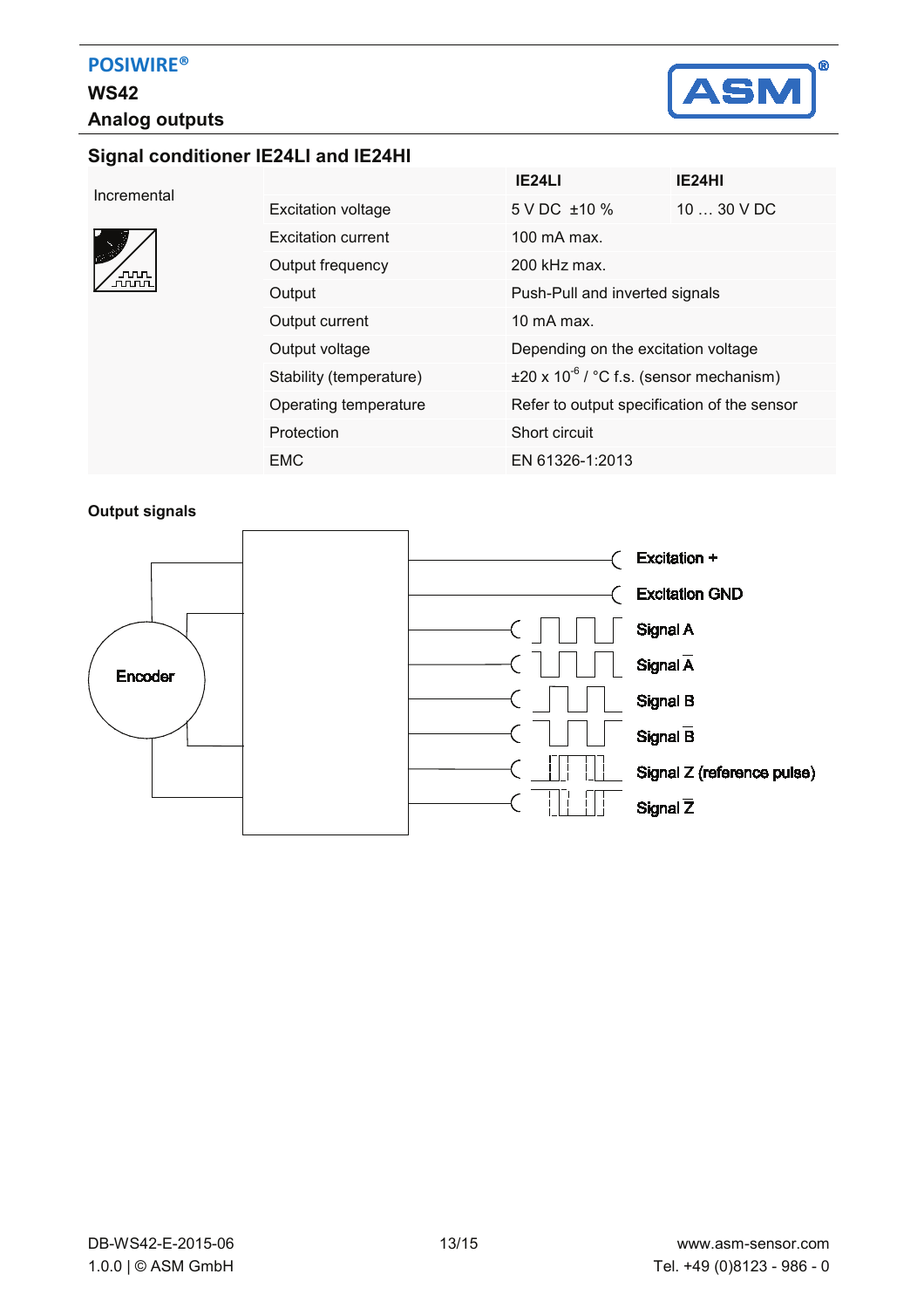# **WS42 Analog outputs**



**Recommended processing circuit** 



#### **Signal wiring**

| <b>Signal</b>              | Cable color |
|----------------------------|-------------|
| Excitation +               | brown       |
| <b>Excitation GND</b>      | white       |
| Signal A                   | green       |
| Signal $\overline{A}$      | yellow      |
| Signal B $(A + 90^\circ)$  | grey        |
| Signal $\overline{B}$      | pink        |
| Signal Z (reference pulse) | blue        |
| Signal $\overline{z}$      | red         |